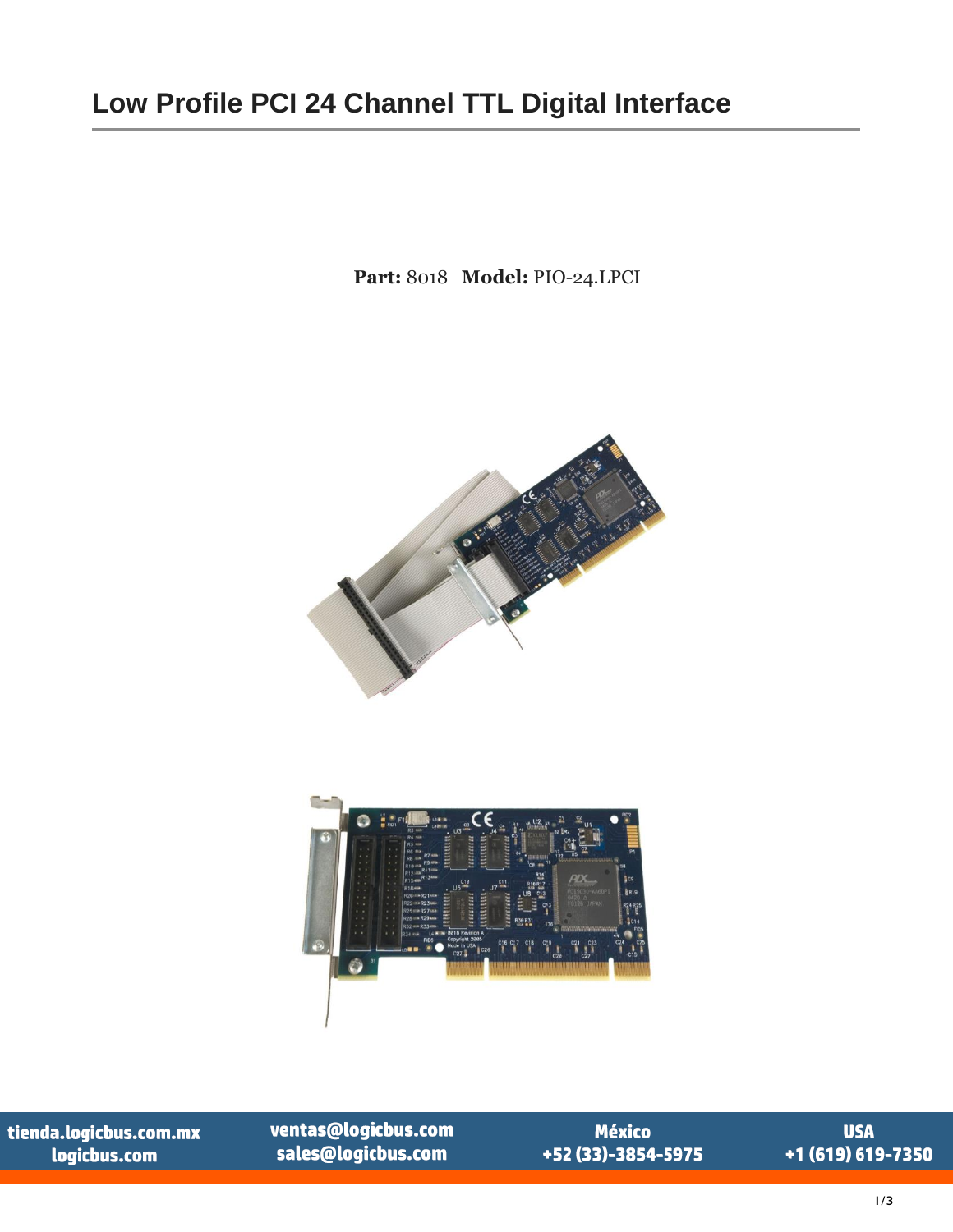## **Description**

The 8018 Low Profile PCI digital I/O interface provides 24 channels of buffered drive digital I/O emulating 8255 mode zero. The board can be utilized for PC-based control and automation of equipment including sensors, switches, security control systems, and other industrial automation systems. 10K pull-up resistors are included and optional values are available.

The 8018 contains three groups of eight-bit I/O ports. Each group is individually configurable as input or output to suit the automation task. The board is MD1 Low Profile and Universal Bus (3.3V and 5V) compatible and ships with a ribbon cable terminating in an industry-standard 50-pin IDC connector.

The 8018 is for use in Low Profile PCI slots only. If you have a standard size PCI slot, order the [8018S.](https://www.sealevel.com/product/8018s-pci-24-channel-ttl-digital-interface/)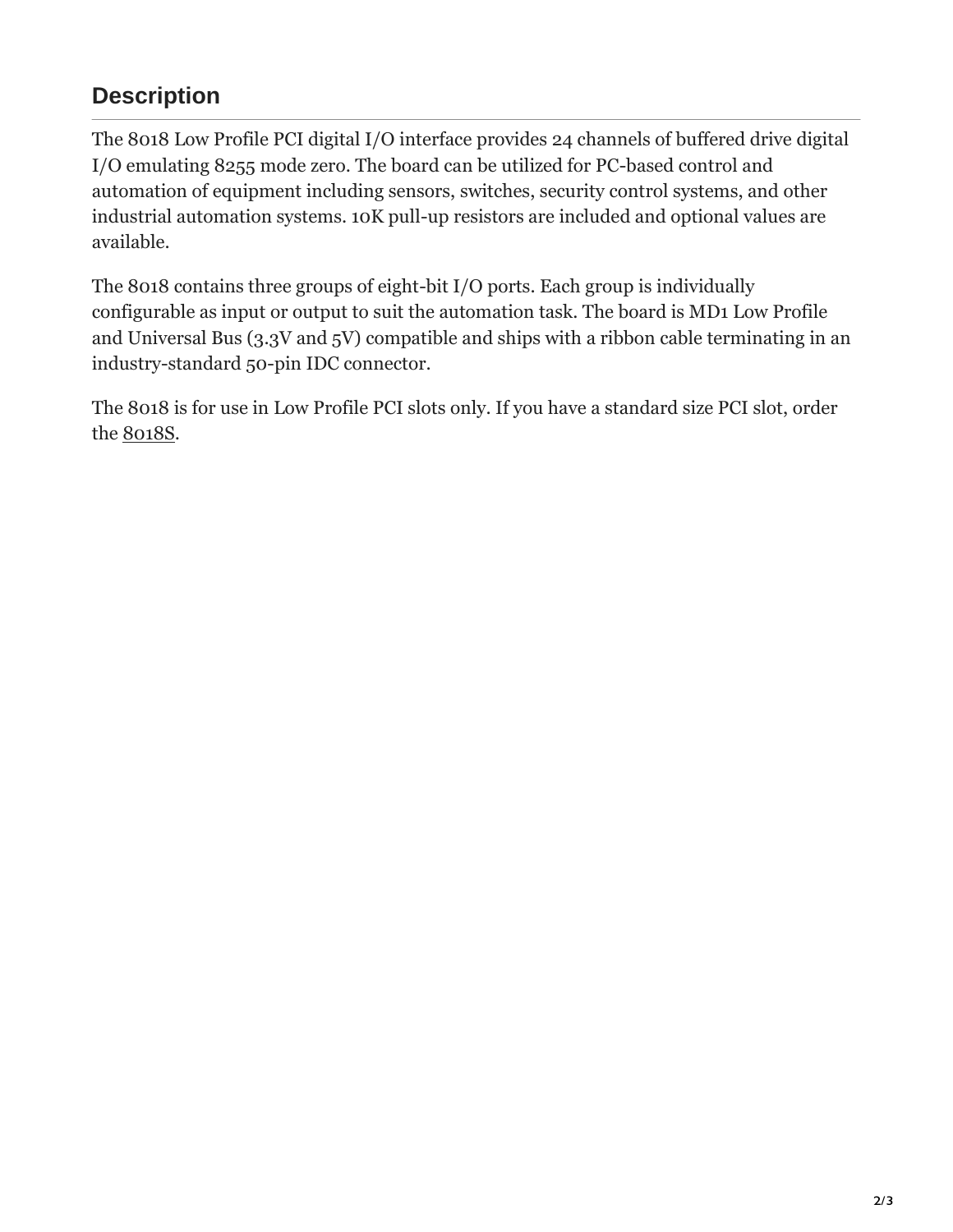Sealevel's SeaIO [Classic s](https://www.sealevel.com/support/software-seaio-classic-v5-windows/)oftware drivers and utilities make installation and operation easy using Windows and Linux operating systems.

Get a jump start on your digital I/O development with *[The Digital I/O Handbook](https://www.sealevel.com/product/ref101-the-digital-i-o-handbook-a-practical-guide-to-industrial-input-and-output-applications/)* that will provide helpful information that you will use again and again. Check out [Chapter](https://www.sealevel.com/support/the-digital-io-handbook-chapter-1/) 1 for an overview of logic principles.

Category: [PCI](https://www.sealevel.com/product-category/digital-analog-i-o/pci/)

## **Additional information**

| <b>Board Connector</b>          | 50-Pin Header                              |
|---------------------------------|--------------------------------------------|
| <b>Digital I/O</b>              | <b>TTL I/O</b>                             |
| <b>Extended Temperature</b>     | <b>Call for Options</b>                    |
| <b>Humidity Range</b>           | 10 - 90% Relative Humidity, Non-Condensing |
| Host Interface(s)               | PCI                                        |
| <b>Number of Inputs/Outputs</b> | 24 (TTL)                                   |
| <b>Operating Temperature</b>    | 0°C to 70°C (32°F to 158°F)                |
| <b>Output Specification</b>     | Sink up to 24mA, Source up to 15mA         |
| <b>PC Bracket</b>               | <b>Low Profile</b>                         |
| # of Ports                      | 24                                         |
| <b>Power Requirement</b>        | +5V @ 1A                                   |
| <b>RoHS Compliant</b>           | Yes                                        |
| <b>Storage Temperature</b>      | -50°C to 105°C (-58°F to 221°F)            |

Compliant with RoHS and WEEE directives